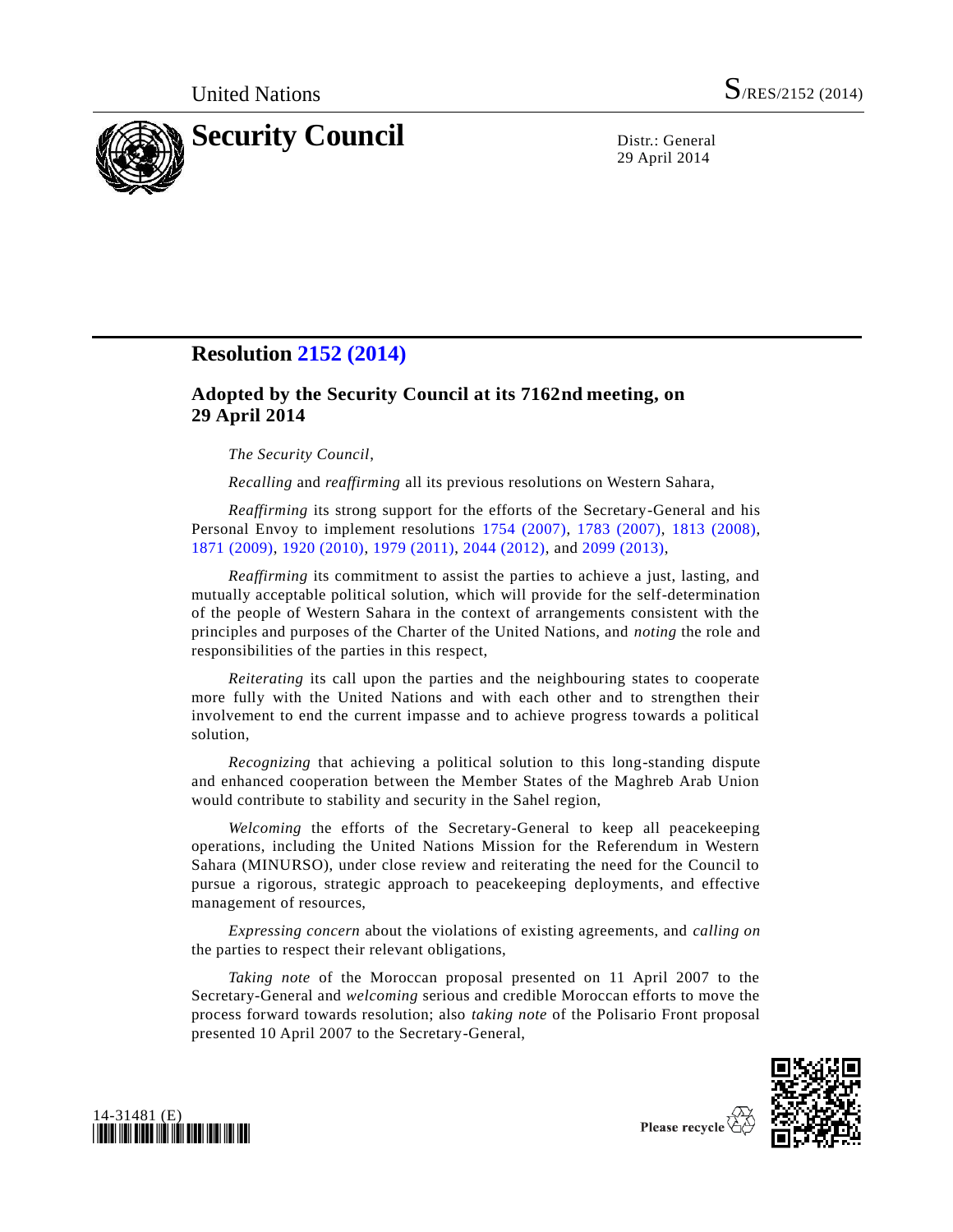*Encouraging* in this context, the parties to demonstrate further political will towards a solution including by expanding upon their discussion of each other's proposals,

*Taking note* of the four rounds of negotiations held under the auspices of the Secretary-General and *welcoming* the commitment of the parties to continue the negotiations process,

*Encouraging* the parties to continue cooperating with the Office of the High Commissioner for Refugees in implementing the January 2012 updated Plan of Action on Confidence Building Measures,

*Stressing* the importance of improving the human rights situation in Western Sahara and the Tindouf camps, and encouraging the parties to work with the international community to develop and implement independent and credible measures to ensure full respect for human rights, bearing in mind their relevant obligations under international law,

*Encouraging* the parties to continue in their respective efforts to enhance the promotion and protection of human rights in Western Sahara and the Tindouf refugee camps, including the freedoms of expression and association,

*Recognizing* and *welcoming*, in this regard, the recent steps and initiatives taken by Morocco to strengthen the National Council on Human Rights Commissions operating in Dakhla and Laayoune, and Morocco's ongoing interaction with Special Procedures of the United Nations Human Rights Council, including those planned for 2014, as well as the planned visit of the Office of the High Commissioner for Human Rights (OHCHR) in 2014,

*Also welcoming* the implementation of the enhanced refugee protection programme developed by the Office of the United Nations High Commissioner for Refugees in coordination with the Polisario Front, which includes refugee and human rights training and awareness initiatives,

*Reiterating its request* for consideration of a refugee registration in the Tindouf refugee camps and *inviting* efforts in this regard,

*Welcoming* the commitment of the parties to continue the process of negotiations through the United Nations-sponsored talks,

*Recognizing* that the consolidation of the status quo is not acceptable, and *noting further* that progress in the negotiations is essential in order to improve the quality of life of the people of Western Sahara in all its aspects,

*Affirming* support for the Secretary-General's Personal Envoy for Western Sahara Ambassador Christopher Ross and his work in facilitating negotiations between the parties, and, *welcoming* to that effect his recent initiatives and ongoing consultations with the parties and neighbouring states,

*Affirming* support for the Special Representative of the Secretary-General for Western Sahara and Head of MINURSO Wolfgang Weisbrod-Weber,

*Having considered* the report of the Secretary-General of 10 April 2014 [\(S/2014/258\)](http://undocs.org/S/2014/258),

1. *Decides* to extend the mandate of MINURSO until 30 April 2015;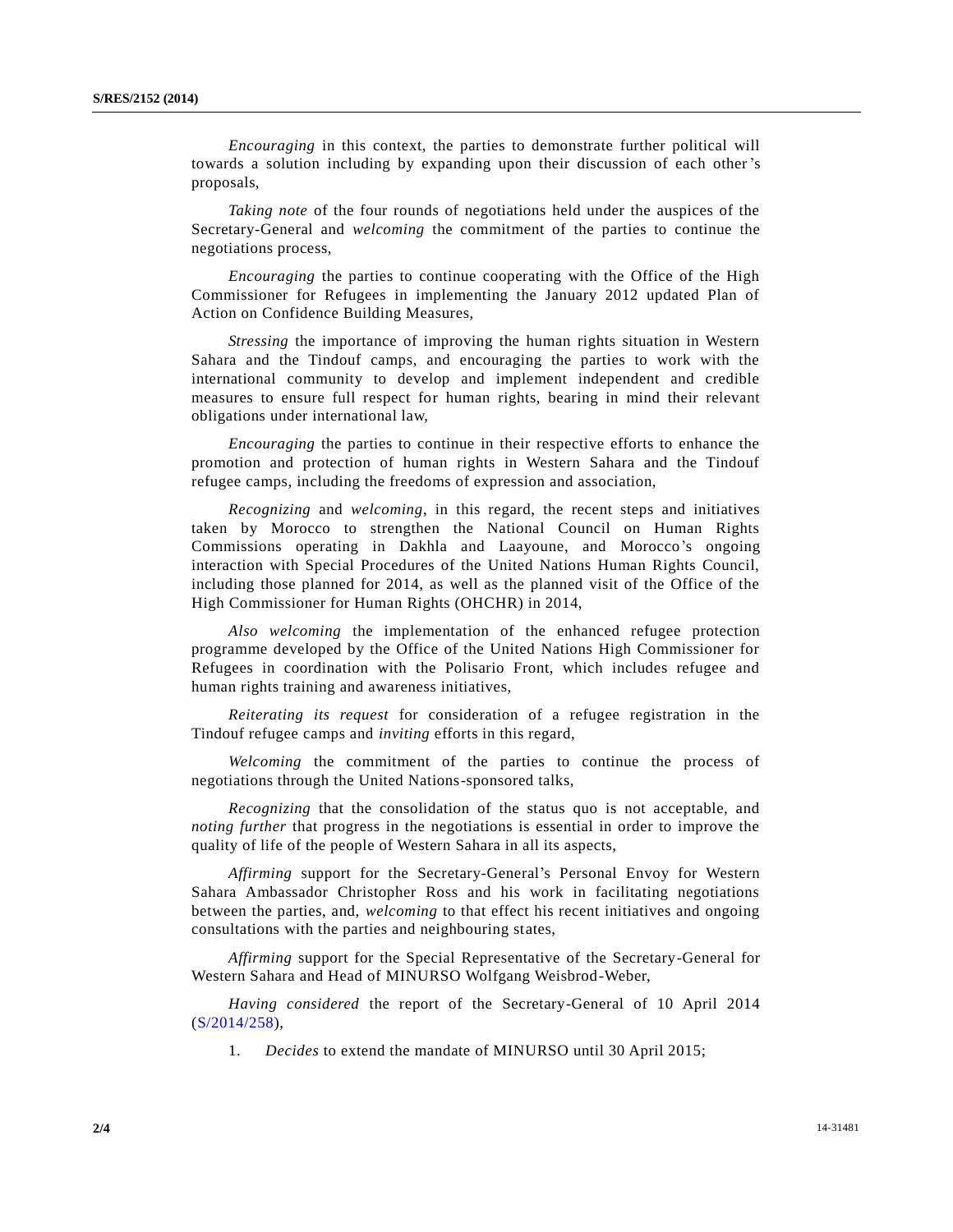2. *Reaffirms* the need for full respect of the military agreements reached with MINURSO with regard to the ceasefire and *calls on* the parties to adhere fully to those agreements;

3. *Calls upon* all parties to cooperate fully with the operations of MINURSO, including its free interaction with all interlocutors, and to take the necessary steps to ensure the security of as well as unhindered movement and immediate access for the United Nations and associated personnel in carrying out their mandate, in conformity with existing agreements;

4. *Welcomes* the parties' commitment to continue the process of preparation for a fifth round of negotiations, and recalls its endorsement of the recommendation in the report of 14 April 2008 [\(S/2008/251\)](http://undocs.org/S/2008/251) that realism and a spirit of compromise by the parties are essential to achieve progress in negotiations;

5. *Calls upon* the parties to continue to show political will and work in an atmosphere propitious for dialogue in order to enter into a more intensive and substantive phase of negotiations, thus ensuring implementation of resolutions [1754](http://undocs.org/S/RES/1754(2007)) [\(2007\),](http://undocs.org/S/RES/1754(2007)) [1783 \(2007\),](http://undocs.org/S/RES/1783(2007)) [1813 \(2008\),](http://undocs.org/S/RES/1813(2008)) [1871 \(2009\),](http://undocs.org/S/RES/1871(2009)) [1920 \(2010\),](http://undocs.org/S/RES/1920(2010)) [1979 \(2011\),](http://undocs.org/S/RES/1979(2011)) [2044](http://undocs.org/S/RES/2044(2012))   $(2012)$ , and  $2099 (2013)$ , and the success of negotiations;

6. *Affirms* its strong support for the commitment of the Secretary-General and his Personal Envoy towards a solution to the question of Western Sahara in this context and calls for renewed meetings and strengthening of contacts;

7. *Calls upon* the parties to continue negotiations under the auspices of the Secretary-General without preconditions and in good faith, taking into account the efforts made since 2006 and subsequent developments, with a view to achieving a just, lasting, and mutually acceptable political solution, which will provide for the self-determination of the people of Western Sahara in the context of arrangements consistent with the principles and purposes of the Charter of the United Nations, and noting the role and responsibilities of the parties in this respect;

8. *Invites* Member States to lend appropriate assistance to these talks;

9. *Requests* the Secretary-General to brief the Security Council on a regular basis, and at least twice a year, on the status and progress of these negotiations under his auspices, on the implementation of this resolution, challenges to MINURSO's operations and steps taken to address them, *expresses* its intention to meet to receive and discuss his briefings and in this regard, and *further requests* the Secretary-General to provide a report on the situation in Western Sahara well before the end of the mandate period;

10. *Welcomes* the commitment of the parties and the neighbouring states to hold periodic meetings with the Office of the United Nations High Commissioner for Refugees to review and, where possible, expand confidence-building measures;

11. *Urges* Member States to provide voluntary contributions to fund confidence-building measures agreed upon between the parties, including those that allow for visits between separated family members;

12. *Notes* the Secretary-General's request for an additional 15 United Nations military observers and *supports* this request within existing resources;